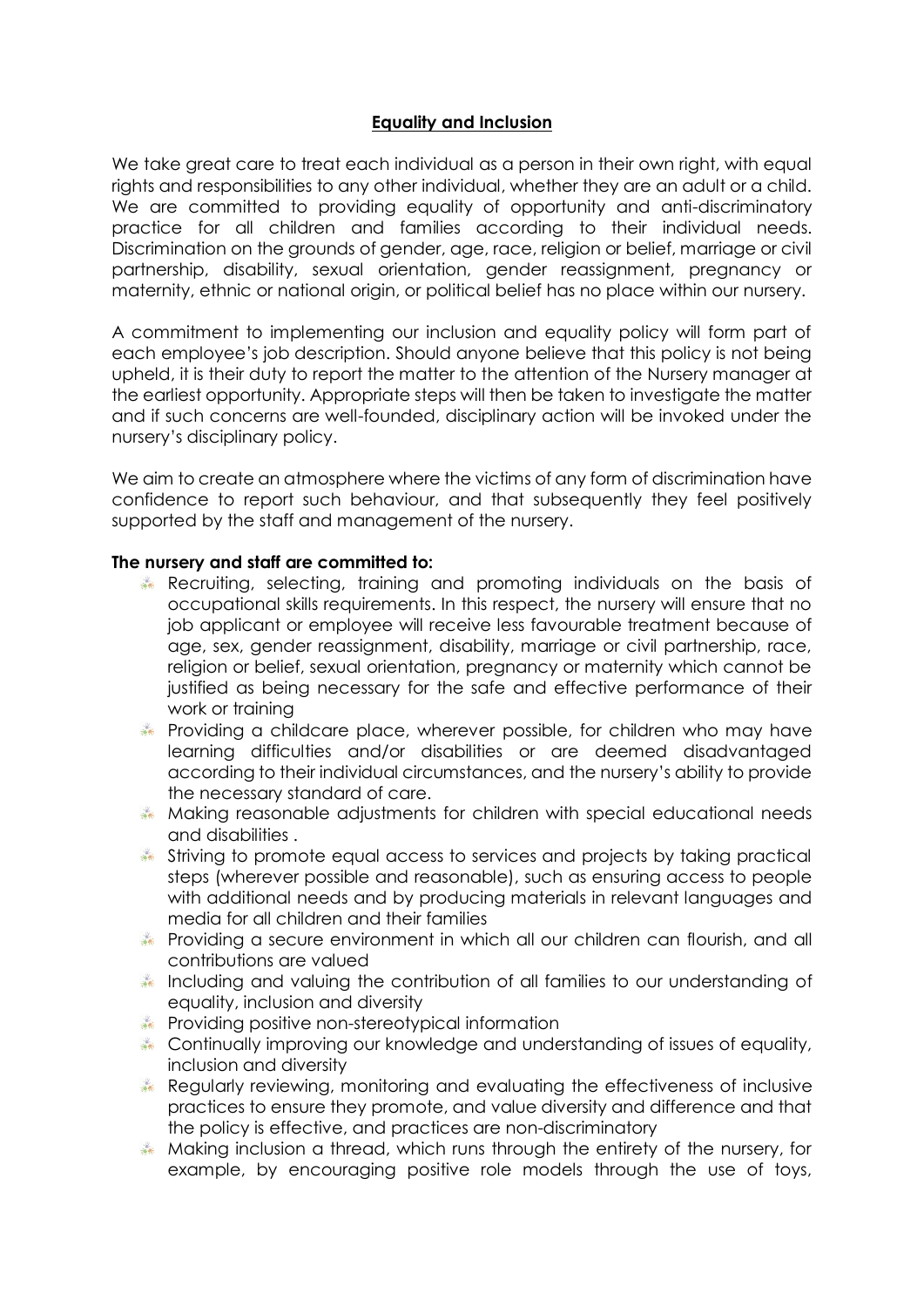imaginary play and activities, promoting non-stereotypical images and language and challenging all discriminatory behaviour

### **Admissions/service provision**

The nursery is accessible to all children and families in the local community and further afield through a comprehensive and inclusive admissions policy.

The nursery will strive to ensure that all services and projects are accessible and relevant to all groups and individuals in the community within targeted age groups.

### **Recruitment**

The management will be committed to the inclusive practice set out in this policy and will have received appropriate training in this regard.

At interview, no questions will be posed which potentially discriminate on the grounds specified in the statement of intent. All candidates will be asked the same questions and members of the recruitment panel will not introduce nor use any personal knowledge of candidates acquired outside the selection process. Candidates will be given the opportunity to receive feedback on the reasons why they were not successful.

#### **Team**

We will not discriminate in the treatment of individuals. All staff are expected to cooperate with the implementation, monitoring and improvement of this and other policies. All staff are expected to challenge language, actions, behaviours and attitudes which are oppressive or discriminatory on the grounds specified in this policy and recognise and celebrate other cultures and traditions. All staff are expected to participate in equality and inclusion training.

Staff will follow the whistleblowing policy where applicable to report any discriminatory behaviours observed.

### **Training**

The nursery recognises the importance of training as a key factor in the implementation of an effective inclusion and equality policy. All new staff receive induction training including specific reference to the Equality and Inclusion policy. The nursery will strive towards the provision of inclusion, equality and diversity training for all staff on an annual basis.

### **Early learning framework**

Early learning opportunities offered in the nursery encourage children to develop positive attitudes to people who are different from them. It encourages children to empathise with others and to begin to develop the skills of critical thinking.

### **We do this by:**

- Making children feel valued and good about themselves
- Ensuring that all children have equal access to early learning and play opportunities
- Reflecting the widest possible range of communities in the choice of resources
- Avoiding stereotypical or derogatory images in the selection of materials
- Acknowledging and celebrating a wide range of religions, beliefs and festivals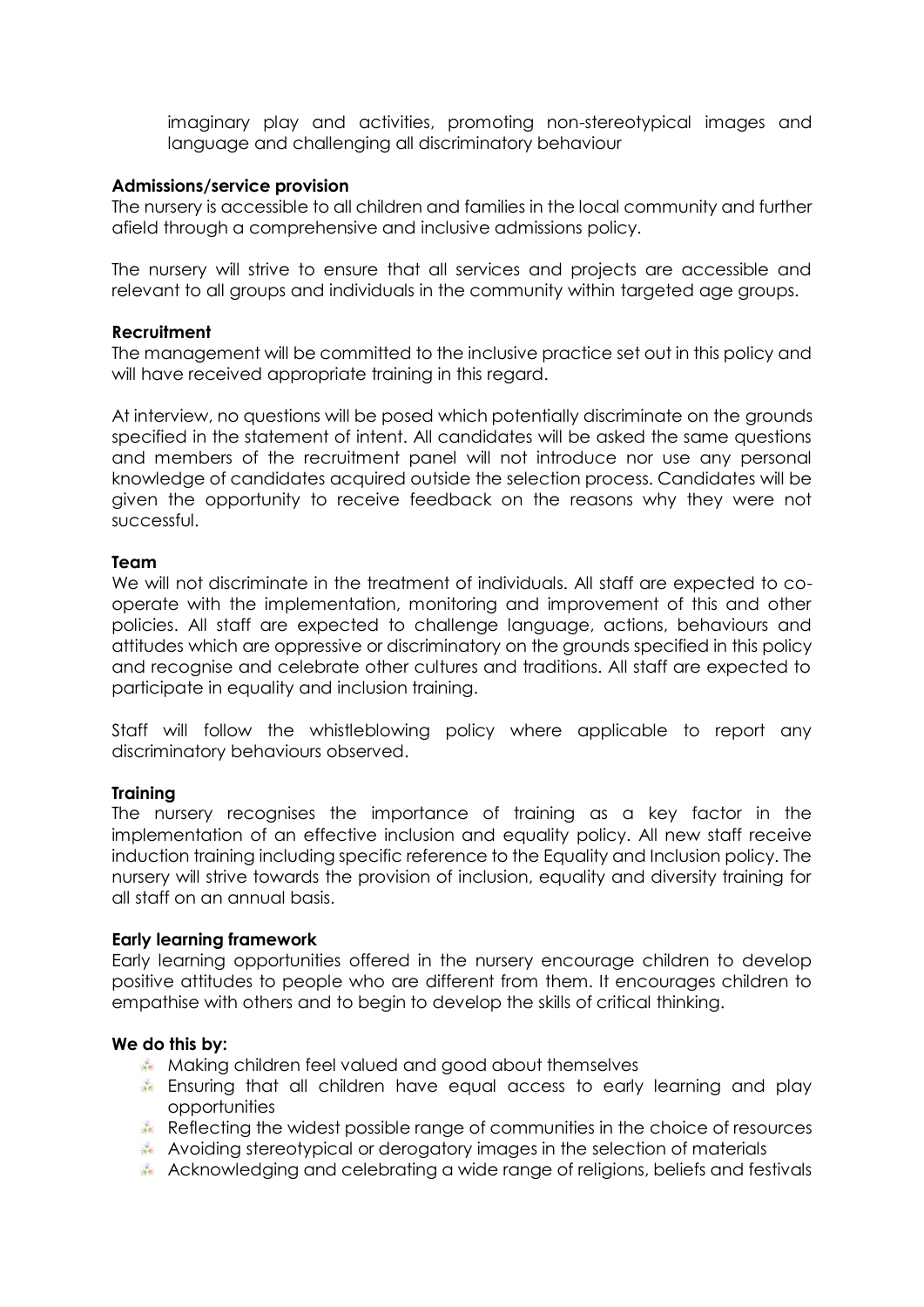- Creating an environment of mutual respect and empathy
- Helping children to understand that discriminatory behaviour and remarks are unacceptable
- Ensuring that all early learning opportunities offered are inclusive of children with learning difficulties and/or disabilities and children from disadvantaged backgrounds
- Ensuring that children whose first language is not English have full access to early learning opportunities and are supported in their learning
- Working in partnership with all families to ensure they understand the policy and challenge any discriminatory comments made
- Ensuring the medical, cultural and dietary needs of children are met
- Helping children to learn about a range of food and cultural approaches to meal times and to respect the differences among them.

## **Information and meetings**

Information about the nursery, its activities and their children's development will be given in a variety of ways according to individual needs (written, verbal and translated), to ensure that all parents can access the information they need.

Wherever possible, meetings will be arranged to give all families options to attend and contribute their ideas about the running of the nursery.

## **Dealing with discriminatory behaviour:**

We do not tolerate discriminatory behaviour and take action to tackle discrimination. We believe that parents have a right to know if discrimination occurs and what actions the nursery will take to tackle it. We follow our legal duties in relation to discrimination and record all incidents any perceived or actual relating to discrimination on any grounds and report these where relevant to children's parents and the registering authority.

### **Further information:**

### **Definition and legal framework**

### **Types of discrimination**

- **Direct discrimination** occurs when someone is treated less favourably than another person because of a protected characteristic
- **Discrimination by** association occurs when there is a direct discrimination against a person because they associate with a person who has a protected characteristic
- **Discrimination by perception** occurs when there is a direct discrimination against a person because they are perceived to have a protected characteristic
- **Indirect discrimination** can occur where a provision or criterion is in place which applies to everyone in the organisation but particularly disadvantages people who share a protected characteristic
- **Harassment** is defined as 'unwanted conduct related to a relevant protected characteristic, which has the purpose or effect of violating an individual's dignity or creating an intimidating, hostile, degrading, humiliating or offensive environment for that individual'